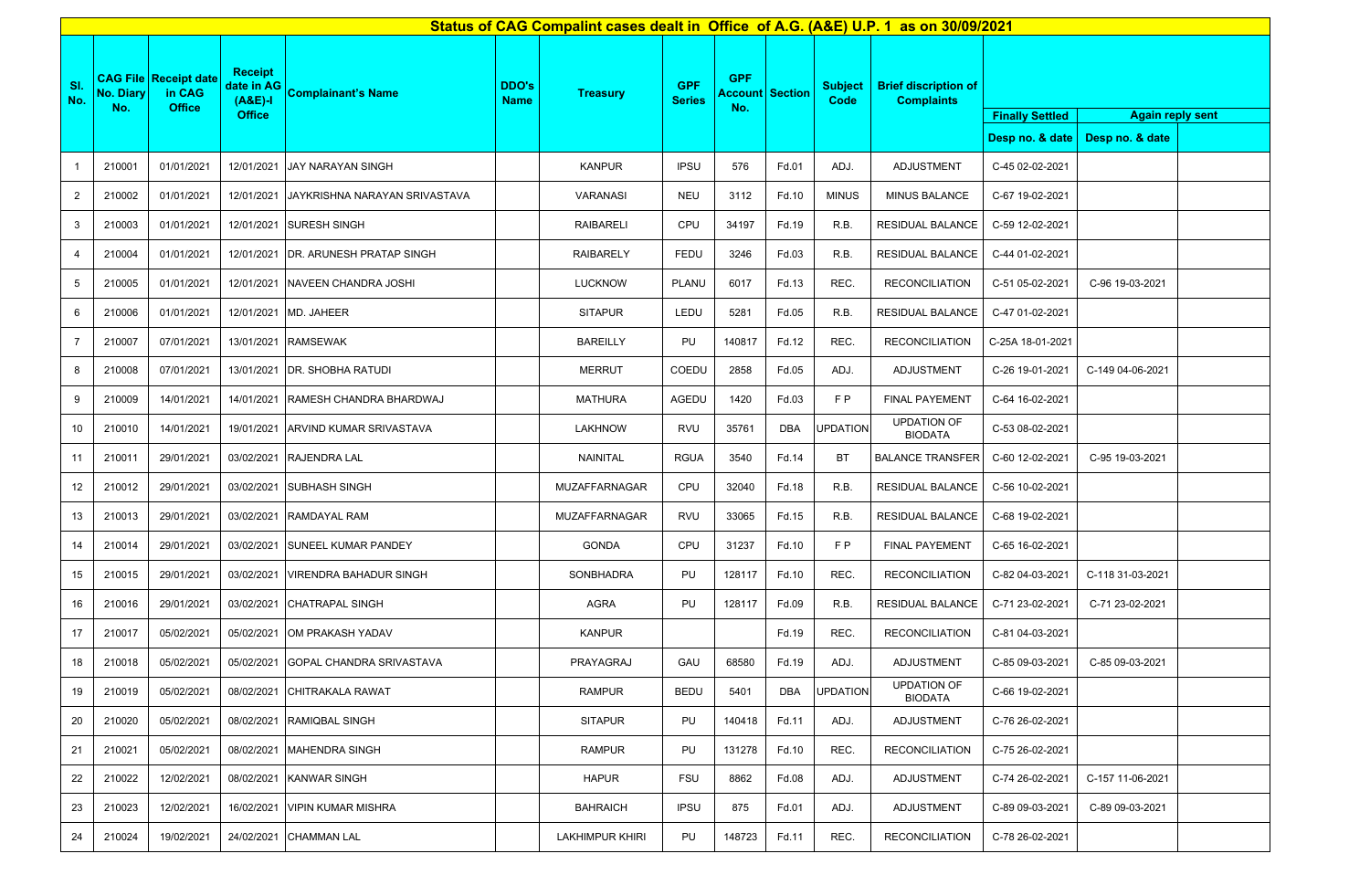| 25 | 210025   | 19/02/2021 |                      | 24/02/2021 HARCHARAN SINGH               | <b>BAREILLY</b>     | PU    | 151369 | Fd.12 | ADJ.        | ADJUSTMENT            | C-86 09-03-2021  | C-86 09-03-2021  |  |
|----|----------|------------|----------------------|------------------------------------------|---------------------|-------|--------|-------|-------------|-----------------------|------------------|------------------|--|
| 26 | 210026   | 25/02/2021 |                      | 26/02/2021 SANJEEV KUMAR MISHRA          | <b>LUCKNOW</b>      |       |        | AG II | <b>MISC</b> | <b>MISCELLANEOUS</b>  | C-83 08-03-2021  | C-199 23-07-2021 |  |
| 27 | 210027   | 26/02/2021 |                      | 26/02/2021 KAMLA PRASAD MISHRA           | <b>BAREILLY</b>     | PU    | 151369 | Fd.12 | REC.        | <b>RECONCILIATION</b> | C-87 09-03-2021  | C-87 09-03-2021  |  |
| 28 | 210028   | 03/03/2021 |                      | 04/03/2021 PRADEEP KUMAR SRIVASTAVA      | KANPUR DEHAT        | PU    | 134784 | Fd.10 | F P         | FINAL PAYEMENT        | C-113 26-03-2021 |                  |  |
| 29 | 210029   | 03/03/2021 |                      | 04/03/2021 ASHOK KUMAR RAI               | <b>JAUNPUR</b>      | CPU   | 60361  | Fd.21 | REC.        | <b>RECONCILIATION</b> | C-92 12-03-2021  | C-92 12-03-2021  |  |
| 30 | 210030   | 12/03/2021 |                      | 16/03/2021 SUSHEEL KUMAR AGRAWAL         | SAMBHAL             | CPU   | 32094  | Fd.20 | F P         | <b>FINAL PAYEMENT</b> | C-136 28-05-2021 |                  |  |
| 31 | 210031   | 12/03/2021 |                      | 16/03/2021 ASHISH KUMAR                  | <b>LUCKNOW</b>      | COEDU | 16858  | Fd.04 | ADJ.        | ADJUSTMENT            | C-122 08-04-2021 |                  |  |
| 32 | 210032   | 12/03/2021 |                      | 16/03/2021 SHYAMVEER SINGH               | <b>BULANDSHAHAR</b> | AGEDU | 1860   | Fd.05 | F P         | FINAL PAYEMENT        | C-135 24-05-2021 |                  |  |
| 33 | 210033   | 23/03/2021 |                      | 05/04/2021 BADLU PRASAD DIWEDI           | <b>FATEHGARH</b>    | RTU   | 3987   | Fd.14 | F P         | <b>FINAL PAYEMENT</b> | C-126 24-05-2021 |                  |  |
| 34 | 210034   | 23/03/2021 |                      | 05/04/2021 LATE RAMESH CHANDRA           | <b>JAHANSI</b>      | RVU   | 22944  | Fd.15 | F P         | FINAL PAYEMENT        | C-131 24-05-2021 |                  |  |
| 35 | 210035   | 23/03/2021 |                      | 05/04/2021 RAMCHANDRA SHRIVAS            | URAI                | CPU   | 64317  | Fd.21 | REC.        | <b>RECONCILIATION</b> | C-125 05-05-2021 |                  |  |
| 36 | 210040   | 03/03/2021 |                      | 15/04/2021 PREM KISHORE SAINI            | <b>BAGPAT</b>       | RTU   | 5628   | Fd.14 | ADJ.        | ADJUSTMENT            | C-127 24-05-2021 |                  |  |
| 37 | 210041   | 12/03/2021 |                      | 15/04/2021 RAJ BAHADUR                   | <b>LALITPUR</b>     | COEDU | 5850   | Fd.05 | F P         | <b>FINAL PAYEMENT</b> | C-153 09-06-2021 |                  |  |
| 38 | 210042   | 12/03/2021 |                      | 15/04/2021 SUSHEEL KUMAR                 | LALITPUR            | RVU   | 25707  | Fd.15 | ADJ.        | ADJUSTMENT            | C-146 31-05-2021 |                  |  |
| 39 | 210043   | 12/03/2021 |                      | 15/04/2021 RAM SINGH YADAV               | AGRA                | PU    | 118446 | Fd.09 | F P         | FINAL PAYEMENT        | C-151 07-06-2021 |                  |  |
| 40 | 210044   | 12/03/2021 |                      | 15/04/2021 RAKESH KUMAR SHARMA           | MUZAFFARNAGAR       | GAU   | 69803  | Fd.18 | F P         | FINAL PAYEMENT        | C-148 31-05-2020 |                  |  |
| 41 | 210082uP | 12/05/2021 |                      | 28/05/2021 JAGDEESH PRASAD MISHRA        | BARABANKI           | RVU   | 33605  | Fd.16 | R.B.        | RESIDUAL BALANCE      | C-155 09-06-2021 |                  |  |
| 42 | 210039   | 15/05/2021 |                      | 15/05/2021 ARVIND KUMAR JAISWAL          | <b>LUCKNOW</b>      | PU    | 126304 | Fd.11 | R.B.        | RESIDUAL BALANCE      | C-143 31-05-2021 |                  |  |
| 43 | 210045   | 24/05/2021 |                      | 26/04/2021 SUNEEL KUMAR                  | PILIBHIT            | GAU   | 68319  | Fd.17 | F P         | <b>FINAL PAYEMENT</b> | C-156 09-06-2021 |                  |  |
| 44 | 210046   | 24/05/2021 |                      | 26/04/2021 BRIJESH CHANDRA DWIVEDI       | KANNAUJ             | PU    | 131440 | Fd.10 | REC.        | <b>RECONCILIATION</b> | C-161 15-06-2021 |                  |  |
| 45 | 210047   | 24/05/2021 |                      | 26/04/2021 TEJVEER SINGH                 | MORADABAD           | PU    | 145879 | Fd.09 | REC.        | <b>RECONCILIATION</b> | C-171 23-06-2021 |                  |  |
| 46 | 210048   | 24/05/2021 |                      | 26/04/2021 LATE RAMESN CHANDRA UPADHYAYA | JHANSI              | RVU   | 22494  | Fd.15 | F P         | <b>FINAL PAYEMENT</b> | C-158 15-06-2021 |                  |  |
| 47 | 210049   | 24/05/2021 | 26/04/2021 VIFAY LAL |                                          | <b>BALRAMPUR</b>    | RVU   | 45646  | Fd.15 | REC.        | RECONCILIATION        | C-163 16-06-2021 |                  |  |
| 48 | 210050   | 28/05/2021 |                      | 28/05/2021 SANTOSH KUMAR SRIVASTAVA      | SAMBHAL             | ALEDU | 439    | Fd.04 | R.B.        | RESIDUAL BALANCE      | $C-1722-06-2021$ |                  |  |
| 49 | 210051   | 26/04/2021 |                      | 09/06/2021 SMT VIJAY UPADHYAYA           | JHANSI              | RVU   | 22494  | Fd.15 | F P         | FINAL PAYEMENT        | C-158 15-06-2021 |                  |  |
| 50 | 210052   | 26/04/2021 |                      | 09/06/2021 BUDDHU RAM                    | <b>MIRZAPUR</b>     | PU    | 152189 | Fd.11 | REC.        | <b>RECONCILIATION</b> | C-169 21-06-2021 |                  |  |
| 51 | 210053   | 26/04/2021 |                      | 09/06/2021 MUNNALAL VERMA                | <b>SITAPUR</b>      | RVU   | 48269  | Fd.16 | REC.        | <b>RECONCILIATION</b> | C-168 22-06-2021 |                  |  |
| 52 | 210054   | 26/04/2021 |                      | 09/06/2021 RAMJEET YADAV                 | AYODHYA             | PU    | 134284 | Fd.10 | REC.        | <b>RECONCILIATION</b> | C-185 8/7/2021   |                  |  |
| 53 | 210055   | 26/04/2021 |                      | 09/06/2021 SUSHEEL KUMAR SINGH           | <b>BAHRAICH</b>     | PU    | 121680 | Fd.10 | REC.        | <b>RECONCILIATION</b> | C-190 13/7/2021  |                  |  |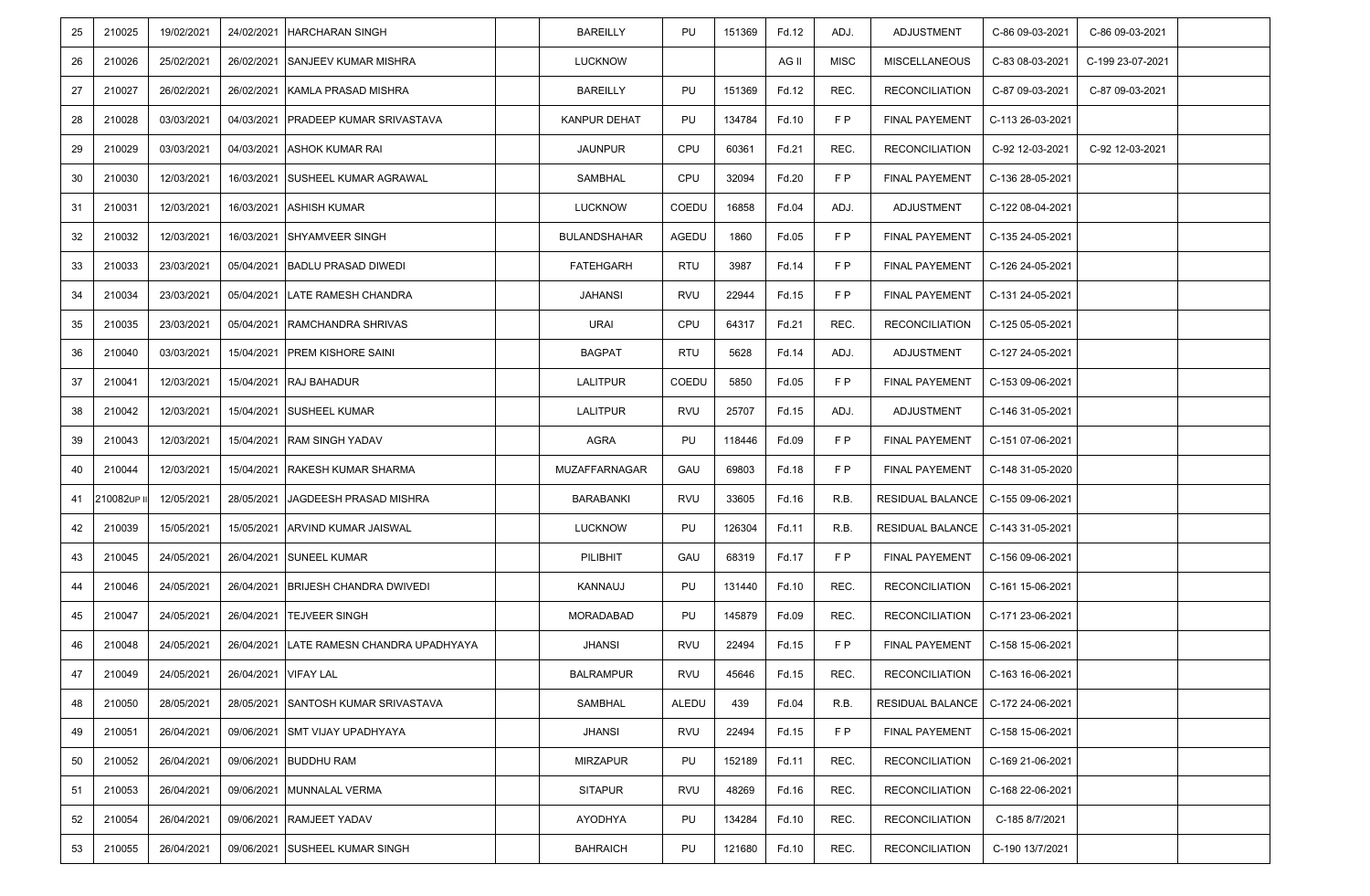| 54 | 210056            | 09/06/2021 | 16/06/2021 ANURUDH KUMAR DIXIT      | <b>SITAPUR</b>       | <b>BEDU</b> | 4381   | Fd.05   | REC.      | <b>RECONCILIATION</b>                | C-165 21-06-2021  |  |
|----|-------------------|------------|-------------------------------------|----------------------|-------------|--------|---------|-----------|--------------------------------------|-------------------|--|
| 55 | 210057            | 09/06/2021 | 16/06/2021   NIREN KUMAR SRIVASTAVA | <b>MERRUT</b>        | <b>CPU</b>  | 32734  | Fd.18   | F P       | <b>FINAL PAYEMENT</b>                | C-181 2/7/2021    |  |
| 56 | 210058            | 09/06/2021 | 16/06/2021 PURAN SINGH RANA         | SAHARANPUR           | RVU         | 32957  | Fd.16   | REC.      | <b>RECONCILIATION</b>                | C-180 2/7/2021    |  |
| 57 | 210059            | 09/06/2021 | 16/06/2021 RAMESH CHANDRA SHARMA    | <b>MUZAFFARNAGAR</b> | PU          | 137826 | Fd.11   | BT        | <b>BALANCE TRANSFER</b>              | C-194 20/7/2021   |  |
| 58 | 210060            | 15/06/2021 | 24/06/2021 UDAIPRATAP SINGH         | <b>SITAPUR</b>       | PU          | 150421 | Fd.11   | ADJ.      | ADJUSTMENT                           | C-192 20/7/2021   |  |
| 59 | 210061            | 15/06/2021 | 24/06/2021 LATE SATENDRA PAL SINGH  | <b>MATHURA</b>       | LJU         | 25695  | AG II   | REC.      | <b>RECONCILIATION</b>                | C-179 2/7/2021    |  |
| 60 | 210062            | 15/06/2021 | 24/06/2021 KAUSHAL KUMAR YADAV      | MORADABAD            | PU          | 129624 | Fd.09   | REC.      | <b>RECONCILIATION</b>                | C-189 13/7/2021   |  |
| 61 | 210063            | 15/06/2021 | 24/06/2021 MANOJ KUMAR SRIVASTAVA   | <b>SITAPUR</b>       | PU          | 145047 | Fd.11   | OTH.      | <b>OTHER</b>                         | C-193 20/7/2021   |  |
| 62 | 210064            | 15/06/2021 | 24/06/2021 SHIVNARAYAN YADAV        | <b>SITAPUR</b>       | PU          | 139407 | Fd.11   | ADJ.      | ADJUSTMENT                           | C-195 20/7/2021   |  |
| 63 | 210065            | 15/06/2021 | 24/06/2021 ASHOK KUMAR              | <b>SITAPUR</b>       | PU          | 144805 | Fd.11   | ADJ.      | ADJUSTMENT                           | C-191 20/7/2021   |  |
| 64 | 210067            | 23/06/2021 | 29/06/2021 RAMJEEVAN                | KANNAUJ              | LJU         | 19858  | AG II   | REC.      | <b>RECONCILIATION</b>                | C-176 2/7/2021    |  |
| 65 | 100VIVIDH/<br>569 | 23/06/2021 | 29/06/2021 VINOD KUMAR SINGH        | AMBEDKARNAGA         |             |        | Fd.01   | OTH.      | <b>OTHER</b>                         | C-182 2/7/2021    |  |
| 66 | 21066             | 19/07/2021 | 26/07/2021 DINESH CHANDRA SHARMA    | <b>BAREILLY</b>      | PU          | 13760  | Fd-12   | FP        | FINAL PAYEMENT                       | C-201 23-7-2021   |  |
| 66 | 210068            | 28/06/2021 | 05/07/2021 MAHENDRA KUMAR TRIPATHI  | KANNAUJ              | LJU         | 19015  | AG-II   | FP        | FINAL PAYEMENT                       | C-200 23/7/2021   |  |
| 67 | 210069            | 08/07/2021 | 12/07/2021 VIJAY KUMAR SANWAL       | <b>LUCKNOW</b>       | PU          | 13169  | Fd-11   | REC.      | <b>RECONCILIATION</b>                | C-204/06/08/2021  |  |
| 68 | 210070            | 08/07/2021 | 12/07/2021 RAJESH KUMAR RAI         | <b>LUCKNOW</b>       | PU          | 129553 | Fd-11   | REC.      | <b>RECONCILIATION</b>                | C-196/23-7-2021   |  |
| 69 | 210071            | 22/07/2021 | 27/07/2021 KAMAL SINGH              | MURADABAAD           | PU          | 159225 | Fd-09   | F P       | <b>FINAL PAYEMENT</b>                | C-219/12/08/2021  |  |
| 70 | 210072            | 22/07/2021 | 27/07/2021 RAMCHANDRA SRIVASTAV     | <b>BAHRAICH</b>      | LRFU        | 999    | Fd-16   | OTH       | <b>OTHER</b>                         | C-203/04/08/2021  |  |
| 71 | 210073            | 23/07/2021 | 28/07/2021 KAMLESH BABU             | <b>ALIGARH</b>       | <b>RVU</b>  | 44347  | Fd-16   | <b>FP</b> | FINAL PAYEMENT                       | C-231/19/08/2021  |  |
| 72 | 210039            | 30/06/2021 | 06/07/2021 RAGHUNATH SINGH GUPTA    | <b>MERRUT</b>        | <b>IRRU</b> | 48616  | AG-II   | BT        | BALANCE TRANSFER   C-198 DT.23/07/21 |                   |  |
| 73 | 210060            | 23/06/2021 | 28/06/2021 VEERENDRA SINGH          |                      | AGU         | 51734  | AG II   | ADJ.      | ADJUSTMENT                           | C-177 DT.02/07/21 |  |
| 74 | 210074            | 28/07/2021 | 04/08/2021 BHANU PRATAP SINGH       | <b>SULTANPUR</b>     | FEDU        | 2655   | $Fd-3$  | FP        | <b>FINAL PAYEMENT</b>                | C-205/06/08/2021  |  |
| 75 | 210075            | 28/07/2021 | 04/08/2021 SUNIL DUTTA SHARMA       | <b>BAGPAT</b>        | RVU         | 48936  | $Fd-15$ | <b>FP</b> | FINAL PAYEMENT C-220/12/08/2021      |                   |  |
| 76 | 210076            | 28/07/2021 | 04/08/2021 PRAKASH KUMAR            | <b>HATHRAS</b>       | PU          | 151870 | Fd-9    | ADJ.      | ADJUSTMENT                           | C-218/12/08/2021  |  |
| 77 | 210077            | 28/07/2021 | 04/08/2021 JALIM SINGH              | <b>FIROJABAD</b>     | PU          | 119551 | $Fd-9$  | <b>FP</b> | FINAL PAYEMENT                       | C-233/25/08/2021  |  |
| 78 | 210078            | 28/07/2021 | 04/08/2021 DINESH KUMAR SINGH       | BAREILLY             | PU          | 124002 | Fd-11   | <b>FP</b> | FINAL PAYEMENT                       | UNDER PROCESS     |  |
| 79 | 210079            | 28/07/2021 | 04/08/2021 AMIT CHANDRA             | MORADABAD            | <b>IPSU</b> | 650    | Fd-01   | ADJ.      | ADJUSTMENT                           | C-209/09/08/2021  |  |
| 80 | 210080            | 06/08/2021 | 12/08/2021 RAM NATH SINGH           | <b>BIJNOR</b>        | CPU         | 34987  | Fd.21   | ADJ.      | ADJUSTMENT                           | C-248 03-09-2021  |  |
| 81 | 210081            | 06/08/2021 | 12/08/2021 KRISHNA KUMAR AWASTHI    | <b>BARABANKI</b>     | LEDU        | 5501   | Fd.03   | ADJ.      | ADJUSTMENT                           | C-259 13-09-2021  |  |